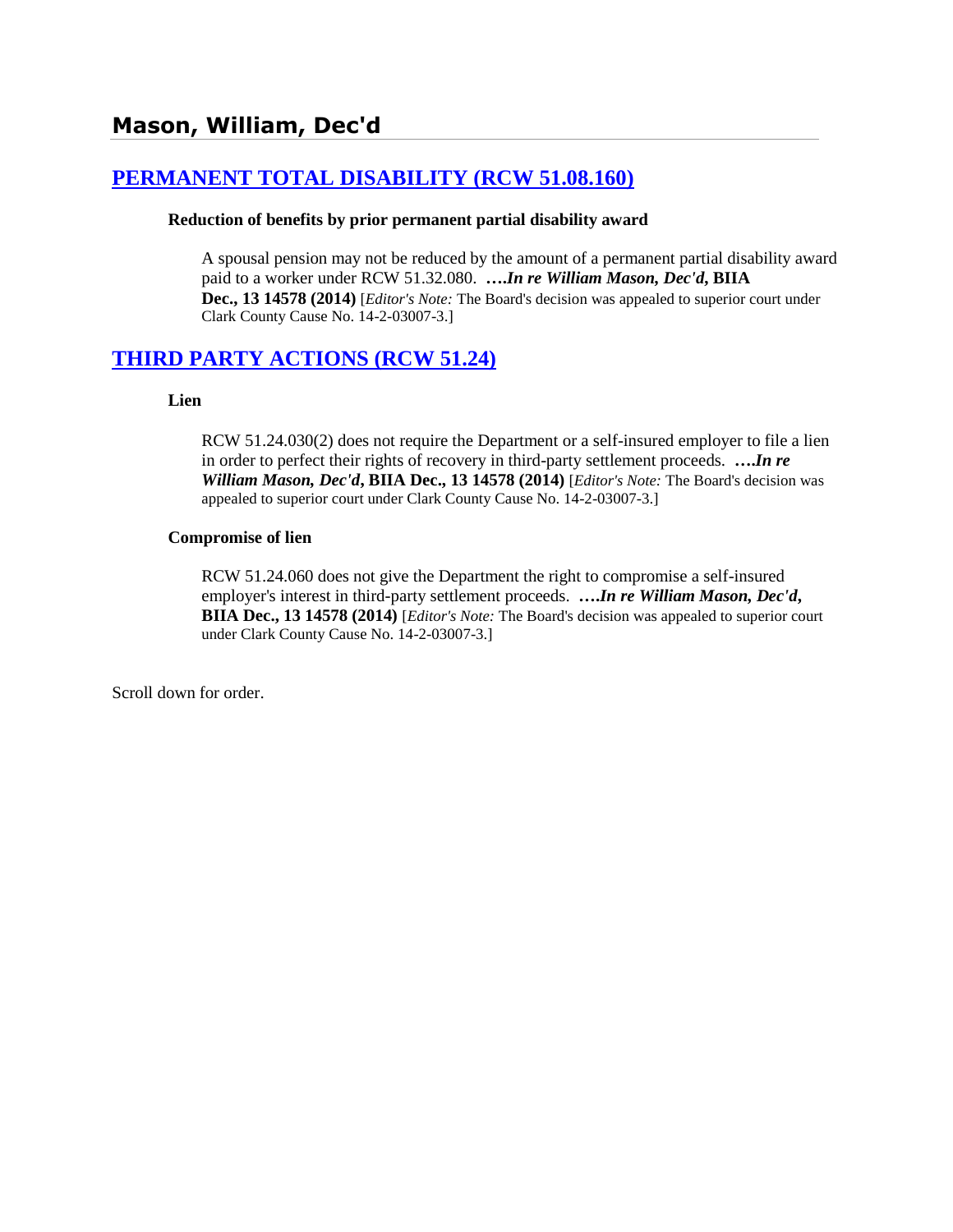#### **BEFORE THE BOARD OF INDUSTRIAL INSURANCE APPEALS STATE OF WASHINGTON**

**)**

**)**

**IN RE: WILLIAM D. MASON, DEC'D )**

**DOCKET NOS. 13 14578, 13 14975, 13 18374 & 13 18872**

**CLAIM NO. S-873414 ) DECISION AND ORDER**

APPEARANCES:

Beneficiary, Estate of William D. Mason, Dec'd, per Parham, Hall & Karmy, by Jill A. Karmy

Self-Insured Employer, Fort James Corporation, by Law Office of Gress & Clark, LLC, per James L. Gress

Department of Labor and Industries, by The Office of the Attorney General, per Scott T. Middleton

In Docket No. 13 14578, the beneficiary, Estate of William D. Mason, Dec'd, filed an appeal with the Board of Industrial Insurance Appeals on April 11, 2013, from an order of the Department of Labor and Industries dated February 12, 2013. In Docket No. 13 14975, the self-insured employer, Fort James Corporation, filed an appeal with the Board of Industrial Insurance Appeals on April 18, 2013, from the same order. In this order, the Department adhered to the provisions of its orders dated January 11, 2013, January 14, 2013, and January 15, 2013, in which the Department distributed third party settlement proceeds. The Department order is **REVERSED AND REMANDED**.

In Docket No. 13 18374, the self-insured employer, Fort James Corporation, filed an appeal with the Board of Industrial Insurance Appeals on June 26, 2013, from an order of the Department of Labor and Industries dated June 3, 2013. In Docket No. 13 18872, the beneficiary, Estate of William D. Mason, Dec'd, filed an appeal with the Board of Industrial Insurance Appeals on July 9, 2013, from the same order. In this order, the Department affirmed its March 19, 2013 order, which took action under the direction of the Clark County Superior Court and affirmed the spousal pension; created an overpayment for the 1991 permanent partial disability award, and closed the claim. The Department order is **REVERSED AND REMANDED**.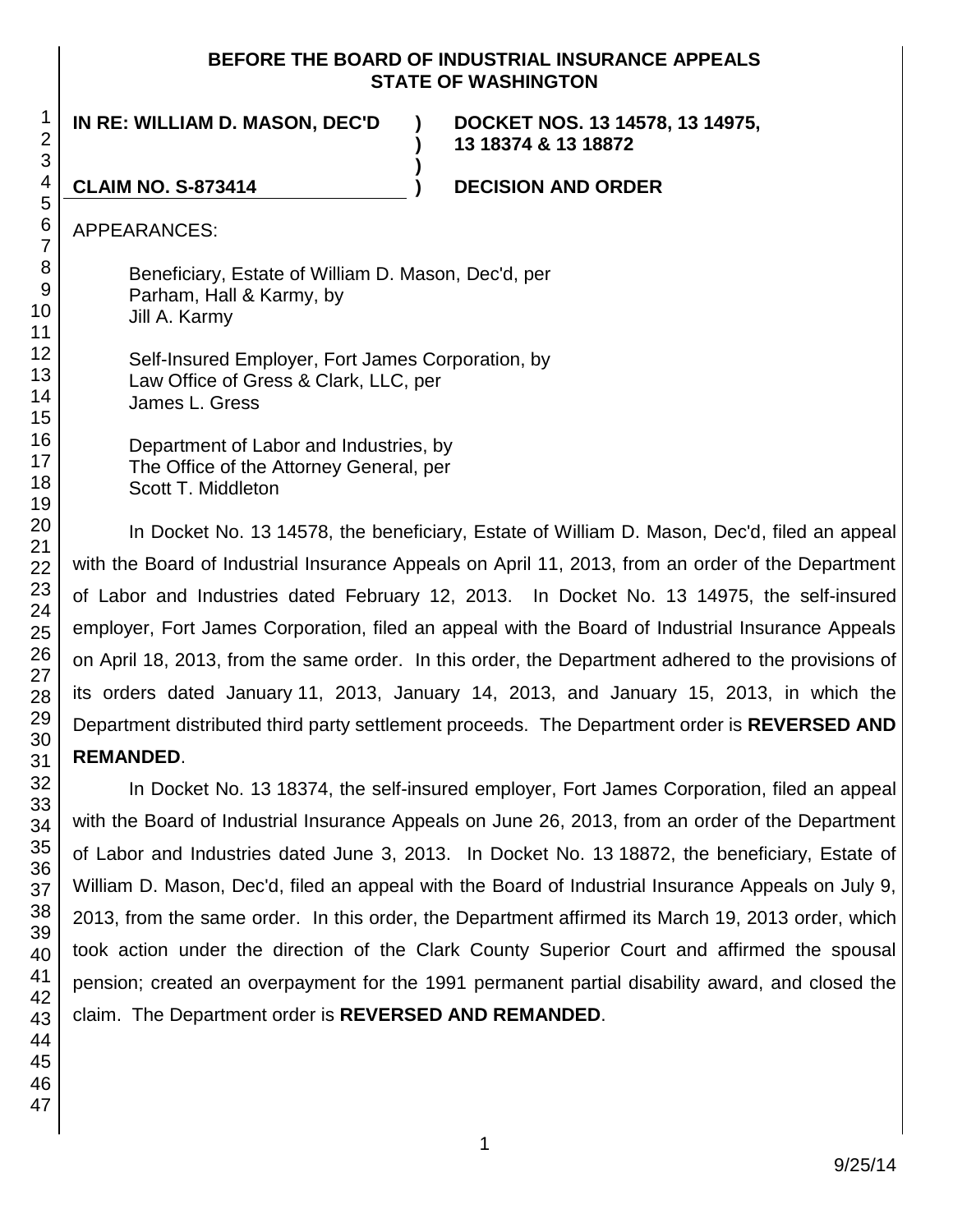#### **DECISION**

As provided by RCW 51.52.104 and RCW 51.52.106, this matter is before the Board for review and decision. The claimant filed a timely Petition for Review of a Proposed Decision and Order issued on May 23, 2014, in which the industrial appeals judge affirmed the Department's February 12, 2013 order and reversed and remanded the Department's June 3, 2013 order. The contested issues addressed in this order include date of manifestation as it relates to permanent partial disability; whether distribution orders issued under a separate asbestos monitoring claim number were res judicata to this claim; whether the self-insured employer is bound by the Department's decision to allocation a portion of the third party settlement to loss of consortium and pain and suffering; and whether the Industrial Insurance Act permits the offsetting of permanent partial disability awards paid to a worker against a death benefit paid to a surviving spouse

The Board has reviewed the evidentiary rulings in the record of proceedings and finds that no prejudicial error was committed. The rulings are affirmed.

#### **FACTS**

William D. Mason worked approximately 35 years as a millwright at a paper manufacturing plant in Camas, Washington. Over his career, the plant was owned by different companies, including Georgia-Pacific and Fort James Corporation. These employers are self-insured.

Mr. Mason's work as a millwright caused him to be exposed to asbestos, chlorine and sulfites. He also smoked cigarettes until about 1980. Mr. Mason last worked on April 30, 1986, retiring effective May 1, 1986, because of significant breathing difficulties that made it hard for him to work.

Two years after he retired, Mr. Mason filed an occupational disease claim because of continuing and worsening breathing problems he attributed to work exposures to chemicals and substances that affected his lungs. That claim is identified by Claim No. S-873414 ("S Claim"). His claim, while initially rejected, was allowed on May 5, 1989. Mr. Mason filed a second state-fund claim, Claim No. Y-141164 ("Y Claim"), besides the claim he filed with his employer. That claim was filed with the Department for asbestos-related health testing/monitoring.

On September 9, 1991, the Department issued an order directing Mr. Mason's employer to pay him a permanent partial disability award based on a Category 6 air passage impairment and Category 5 respiratory impairment with an April 30, 1986 date of manifestation. That order never became final. Mr. Mason's employer did, however, pay him \$60,000, the amount then prescribed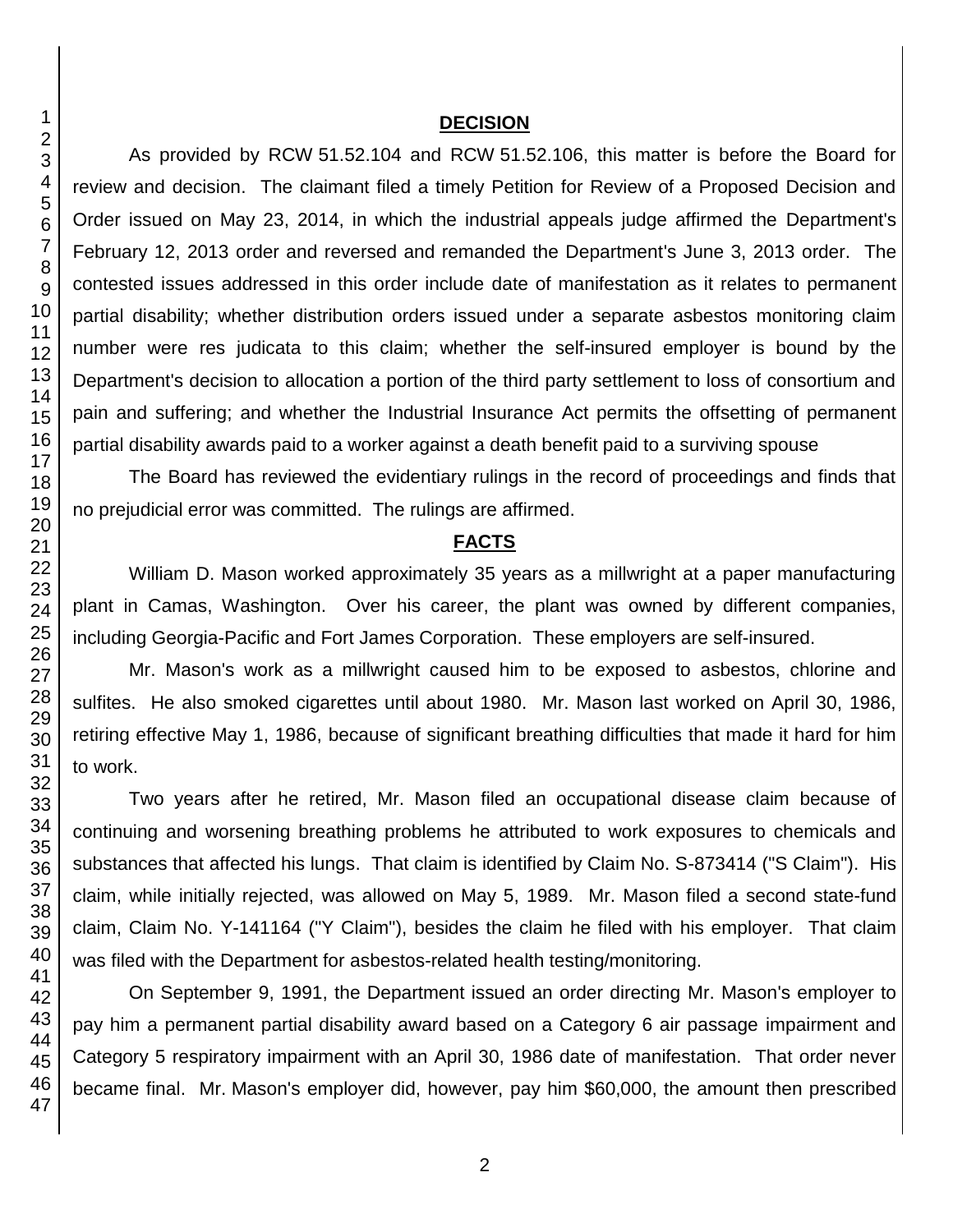by RCW 51.32.080(3), in installments that included interest totaling \$5,946.72. In this appeal, the parties presented the stipulated testimony of Carl A. Brodkin, M.D. on the subject of the extent of Mr. Mason's permanent partial disability. According to Dr. Brodkin, Mr. Mason had impairment of lung function attributable in part to his employment and in part to his decades of smoking cigarettes. He thought Mr. Mason's occupationally-related disability was equal to a Category 5 respiratory impairment. Dr. Brodkin rated Mr. Mason's non-occupational smoking-related impairment as a Category 6 air passage impairment.

In 2001 or 2002, the Masons retained attorney James D. Burns to represent them in personal injury litigation related to Mr. Mason's work-related asbestos exposure. In their personal injury lawsuit, Mr. and Mrs. Mason named numerous entities as being responsible for Mr. Mason's asbestos exposure. The lawsuit was settled in mediation in 2004, without allocation for loss of consortium or pain and suffering.

Mr. Mason died on December 14, 2006. His wife, Mary, survived him. Mrs. Mason applied for the spousal death benefit (spousal pension) provided for by RCW 51.32.050. The Department granted her application.

Between April 2004 and December 2009, Mr. Burns received settlement payments from the numerous entities that were parties to the mediated settlement. Mr. Burns notified the Department of each settlement payment. The first check was distributed by an order dated April 1, 2004, issued under the Y Claim. In that order, the Department allocated 20 percent to Mrs. Mason for loss of consortium and distributed the balance, recovering the total amount of its lien. This order is not the subject of either of the orders on appeal.

Mr. Burns notified the Department of the receipt of settlement checks and the Department issued distribution orders between August 10, 2004, and February 23, 2009. The orders were issued only under the Y Claim. Most orders allocated 20 percent of the settlement to Mrs. Mason for loss of consortium. The final five orders allocated 40 percent of the gross settlement amount to loss of consortium and pain and suffering. The final five orders stated they were a temporary pending final resolution of the *Tobin<sup>1</sup>* appeal. None of the orders were sent to the self-insured employer even though the Department's third party adjudicator knew of the S Claim by April 13, 2005. The Masons did not protest or appeal any of the orders.

 $\overline{\phantom{a}}$  *Tobin v. Department of Labor & Indus.,* 169 Wn.2d 396 (2010).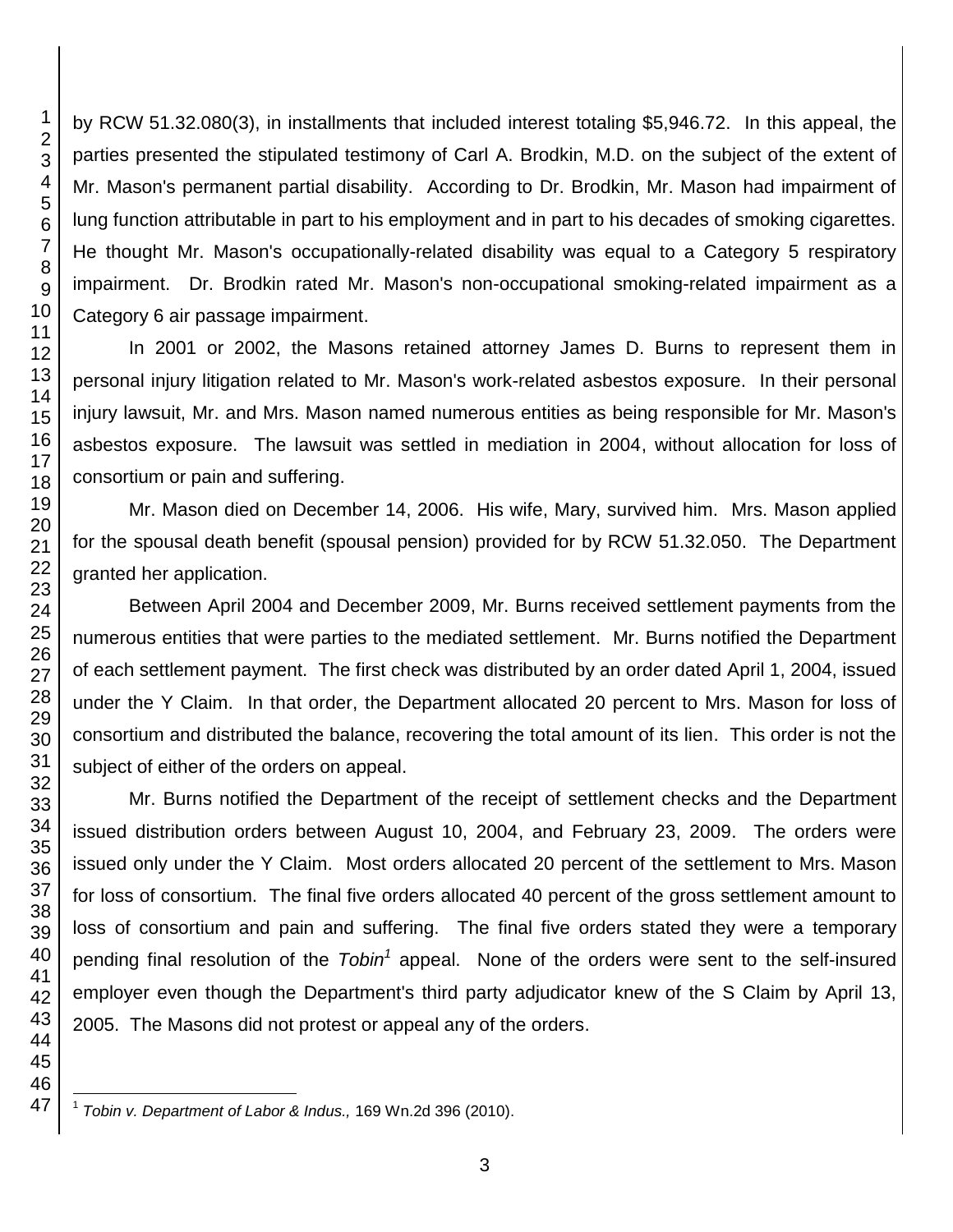Until late April 2009, Mr. Burns only knew of the Y Claim. By correspondence dated April 23, 2009, a third party adjudicator for the Department notified Mr. Burns that industrial insurance benefits had been paid to the Masons under the S Claim, and requested that he report all future settlements under that number.

Between April 2009 and December 2009, Mr. Burns notified the Department of five more settlement checks. The Department issued five distribution orders for those checks under the S Claim. All of the S Claim orders stated that they were a temporary decision pending resolution of *Tobin* and allocated 40 percent for loss of consortium and pain and suffering. All were mailed to Mr. Mason's employer and the employer protested.

On January 11, 2013, the Department issued a further distribution order covering the first set of Y Claim orders, this time under the S Claim, maintaining the same 20 percent allocation for loss of consortium. On January 14, 2013, the Department issued a further distribution order covering the last five Y Claim orders, this time under the S Claim. Like with the other Y Claim orders, the Department maintained the prior 40 percent allocation for loss of consortium and pain and suffering. On January 15, 2013, the Department issued a further distribution order covering the S Claim orders with the same 40 percent allocation originally used. The employer protested all three Department orders and the Department affirmed them on February 12, 2013.

As of February 12, 2013, the Department had paid Mrs. Mason \$132,954.16 in spousal pension benefits.

## **ANALYSIS**

# **Date of Manifestation and Permanent Partial Disability**

Mrs. Mason argues that her husband's permanent partial disability should be calculated based on a March 19, 1987 date of manifestation. To support this argument, Ms. Mason points to the stipulated testimony of Dr. Brodkin, which identifies that date as the date when Mr. Mason's industrially-caused condition "became disabling." Our industrial appeals judge concluded that Mr. Mason's occupational disease manifested sometime around the time Mr. Mason retired but before July 1, 1986, as the maximum unspecified bodily disability benefit during that period was \$60,000. On July 1, 1986, the maximum benefit rose to \$90,000. $^2$ 

To resolve the question of date of manifestation, we began by reviewing the jurisdictional history stipulated to by the parties. From that we note that the Department issued an order allowing

l Section 7, Ch. 58, Laws of Washington, 1986.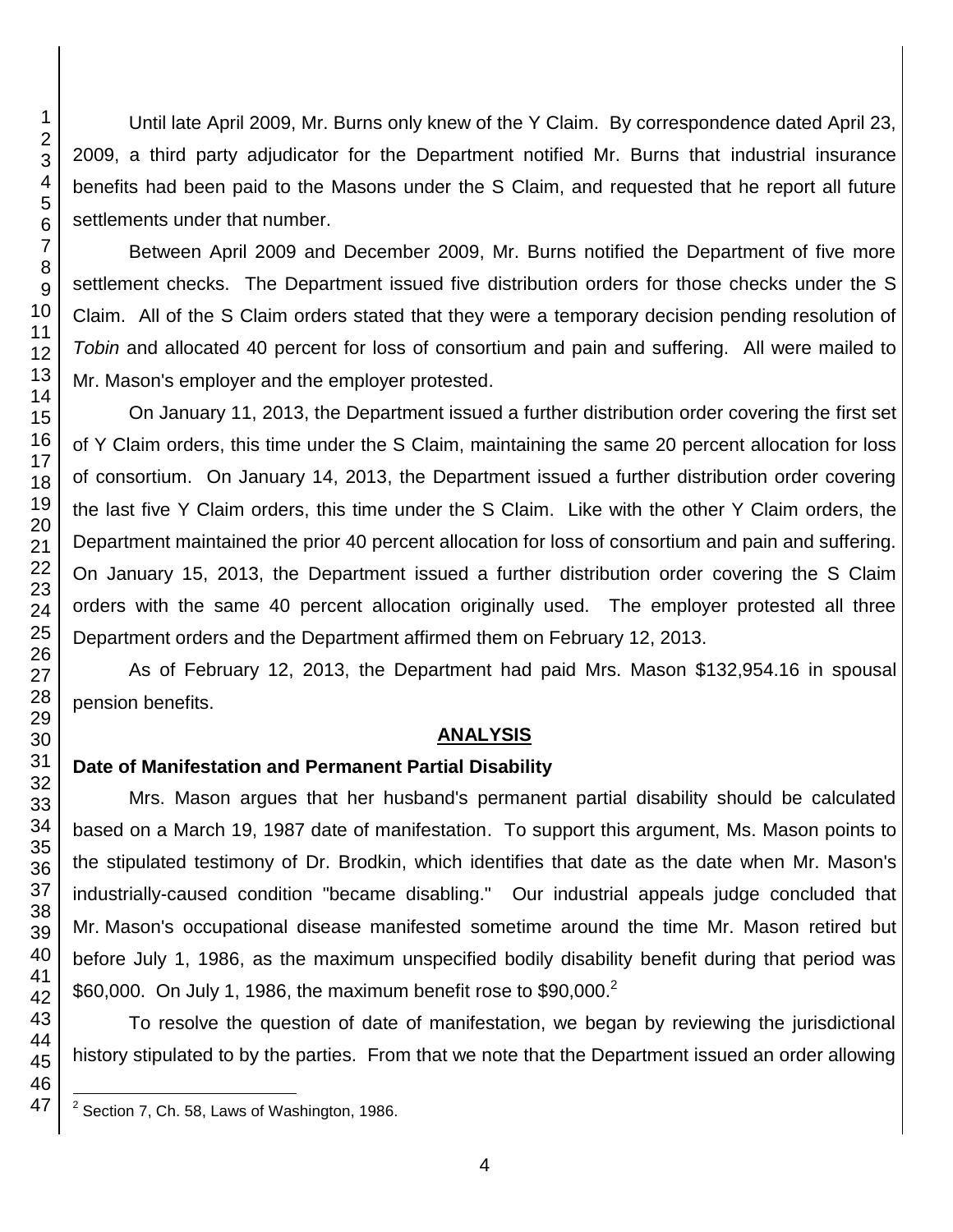Mr. Mason's claim on May 5, 1989. That order became final and binding. The jurisdictional stipulation does not show that the May 5, 1989 order included a date of manifestation determination. We next looked at Exhibit 12, which is a copy of the Proposed Decision and Order in a prior appeal in this claim under Docket Nos. 08 12779, 08 12847 and 08 15075. We denied review and affirmed the Department's award of a spousal pension in an amount based on Mr. Mason's wages his last day of work. That decision was ultimately appealed and affirmed by the Court of Appeals.<sup>3</sup> At the beginning of the Decision section on page 11 of the Proposed Decision and Order, our industrial appeals judge wrote that the Department's May 5, 1989 claim allowance order "allowed a lung condition with an effective date of manifestation as of April 30, 1986," and that the order became final and binding. Finding of Fact No. 1 also indicates that the May 5, 1989 order determined an April 30, 1986 manifestation date. With the record suggesting that date of manifestation was res judicata, but the issues on appeal indicating otherwise, we reviewed the Department file under the authority of *In re Mildred Holzerland.<sup>4</sup>* We found that the May 5, 1989 order stated an "injury date" of May 1, 1986, not April 30, 1986. Where that date is stated, though is among the administrative information in the heading portion of the document, not in the substantive portion of the order.

Res judicata effect of a prior order will not be applied unless the order apprises parties "in clear and unmistakable terms" what is being adjudicated.<sup>5</sup> Based on discussion in our decisions in *Rick Yost, Louise Scheeler* and *Roger Crook,* and the history of protests and appeals of Department orders, res judicata effect for date of manifestation purposes cannot be given to the May 1, 1986 date appearing in the final and binding May 5, 1989 order. The 1991 permanent partial disability order, which according to the jurisdictional history facts determined the award based on an April 30, 1986 injury [*sic manifestation*] date, never became final.

Turning to the evidence in the record relating to date of manifestation, it shows that Mr. Mason retired effective May 1, 1986. In Mr. Burns' words, Mr. Mason "quit work at a relatively young age because he couldn't go on" due to breathing difficulties caused by Mr. Mason's occupational exposures to chlorine and other chemicals, and his years of smoking.<sup>6</sup> While Mr. Mason had not been diagnosed with asbestosis at the time of his retirement, he had years of

l

*Mason v. Georgia Pacific and Department of Labor & Indus.,* 166 Wn. App. 859 (Div. II, 2012).

 BIIA Dec., 15,729 (1965).

 *In re Rick Yost, Sr.,* BIIA Dec., 01 24199 (2003); *In re Roger Crook,* BIIA Dec., 04 10691 (2005)*, In re Louise Scheeler*, BIIA Dec., 89 0609 (1990).

 3/21/14 Tr. at 22.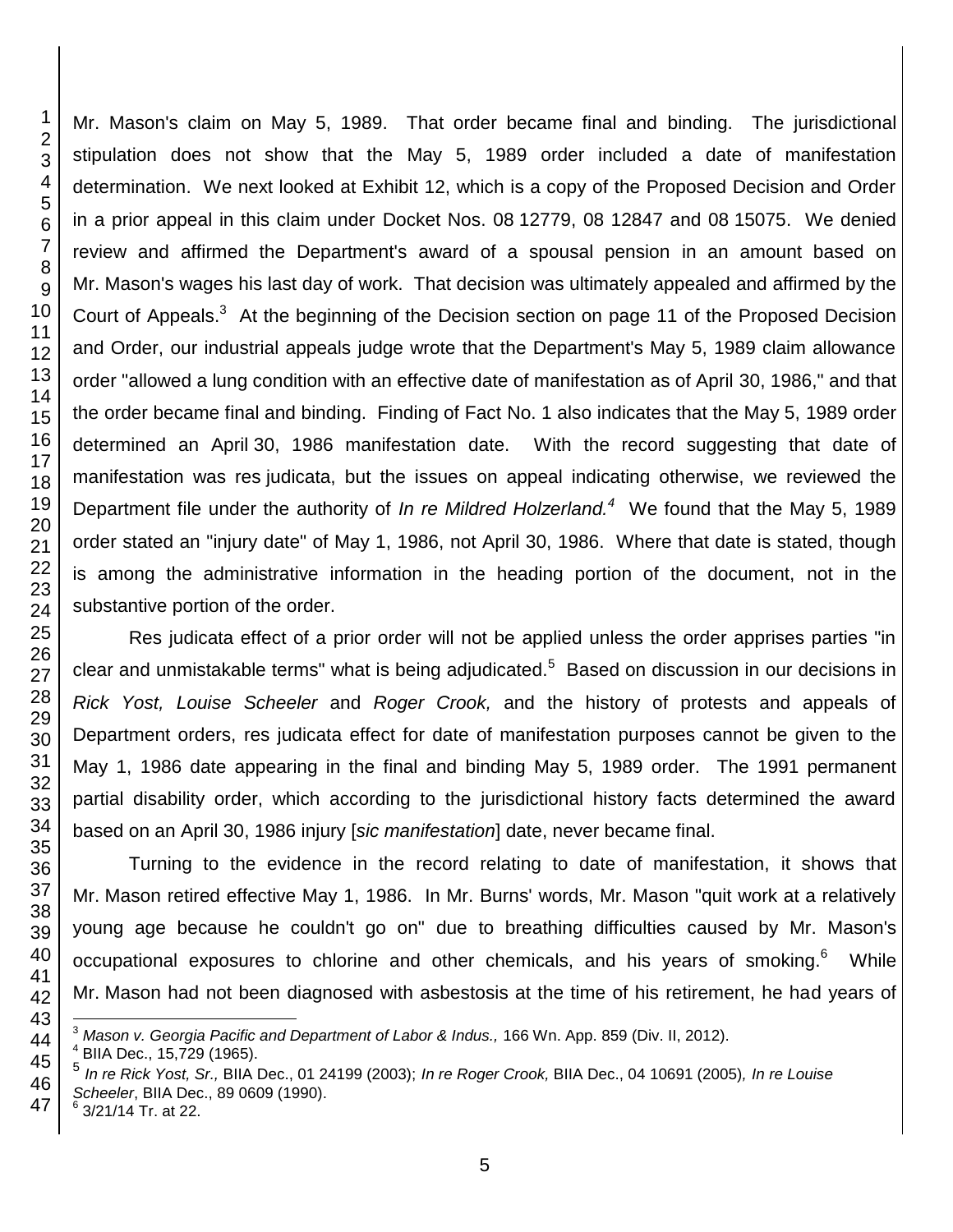employment-related asbestos exposure. Mr. Burns' testimony also shows that Mr. Mason had been hospitalized in 1983 due to a severe chlorine exposure and that from 1983 on he treated with a pulmonologist due to the effects of smoking and work-related chemical exposures had on his lungs. Dr. Brodkins' testimony identifies no manifestation date. It only identifies a date by which he concluded Mr. Mason's industrially-caused lung condition was disabling. This date is unsubstantiated by other evidence in the record. We are persuaded that Mr. Mason's industrially-caused lung conditions manifested by April 30, 1986 given his 1983 hospitalization, his years of treating with a pulmonologist, and his decision to retire due to breathing difficulties.

Turning to the matter of permanent partial disability proximately caused by industrial exposures, the evidence shows that Mr. Mason's employment caused a Category 5 respiratory impairment. According to Dr. Brodkin, the previously awarded Category 6 air passage impairment was due to cigarette smoking, not work. Permanent partial disability to which he was entitled based on an April 30, 1986 date of manifestation was 65 percent of the unspecified total bodily impairment under WAC 296-20-680(8).

## **Distribution rights in third party settlement proceeds**

# **1. The orders issued by the Department between August 2004 and December 2009 are not res judicata under this claim.**

Mrs. Mason argues that the distribution orders issued by the Department between August 2004 and December 2009 are final and binding as to both the Department and the self-insured employer for benefits paid under the S Claim. We disagree for several reasons. First, the Department communicated none of the distribution orders it issued under the Y Claim to the self-insured employer. Second, many of the orders stated that they were temporary, not final orders. Finally, the orders issued under the S Claim, were issued as temporary orders and were protested by the self-insured employer.

The time for appealing an order does not run until the order is communicated to a party.<sup>7</sup> Since the Y Claim, orders were never communicated to the self-insured employer, it could not be bound by them. In addition, these orders only determined the Department's lien rights under the Y Claim. True, the Department's third party adjudicator knew of the S Claim in April 2005, but the fact remains that the Department did not take action to adjudicate any distribution rights under the S Claim with its Y Claim orders and neither it nor the self-insured employer can be bound by them.

l *In re Pamela Miller,* BIIA Dec., 05 12252 (2006).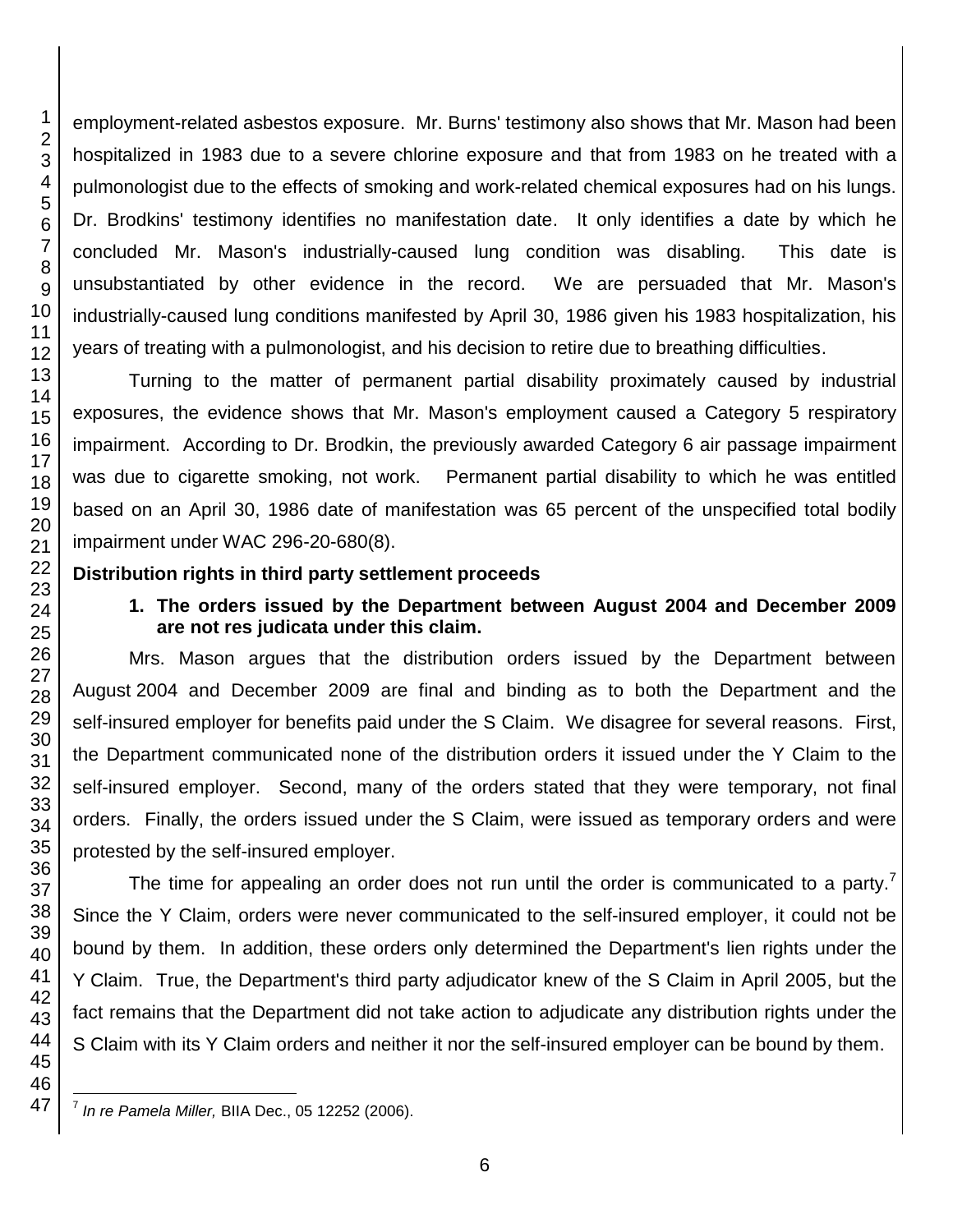The analysis for the S Claim orders, issued and communicated to the self-insured employer is different. We begin by noting that the Masons did not protest the Department's allocation decision as to its interest in the third party settlement proceeds. We understand Mrs. Mason's position in these appeals to be that she is bound by the allocation decision, but **not** the decision regarding recovery of spousal pension payments, which we discuss below.

The self-insured employer protested the S Claim distribution orders and so the Department's allocation decision did not become final and binding as to it.

# **2. The Department and self-insured employer have mandatory rights of recovery against third party settlement proceeds.**

As an alternative to her argument that the distribution orders are binding, Mrs. Mason asserts that the self-insured employer should be precluded from receiving any of the settlement proceeds because it did not file a notice of lien. With this argument, Mrs. Mason seeks to have the Board construe the word "lien" as it is used in RCW 51.24.060 to mean that the Department's and self-insured employer's legal status is as a creditor whose interest is unperfected absent the filing a notice, such as described in RCW 51.24.030. We believe such a construction contradicts chapter 51.24 RCW and case law.

A. RCW 51.24.030(2) does not require filing a lien to perfect rights of recovery in third party settlement proceeds.

Mrs. Mason's efforts to bar the self-insured employer's ability to recover benefits it paid is based on RCW 51.24.030(2), which states:

In every action brought under this section, the plaintiff shall give notice to the department or self-insurer when the action is filed. The d**epartment or self-insurer may file a notice of statutory interest** in recovery. When such notice has been filed . . ., the parties shall thereafter serve copies of all notices, motions, pleadings, and other process on the department or self-insurer. (Emphasis added.)

Nothing in that language makes filing a notice of statutory interest (lien notice) a prerequisite to either the Department's or a self-insured employer's ability to enforce the interest chapter 51.24 RCW grants in a third party lawsuit. It only makes it discretionary and suggests that a lien notice would be filed where the Department or self-insured employer wants to monitor the progress.

Even if the second sentence of RCW 51.24.030(2) could be construed as requiring the self-insured employer to file a lien notice, the first sentence imposes a triggering prerequisite on the worker or worker's beneficiary: the worker or beneficiary must give notice to the self-insured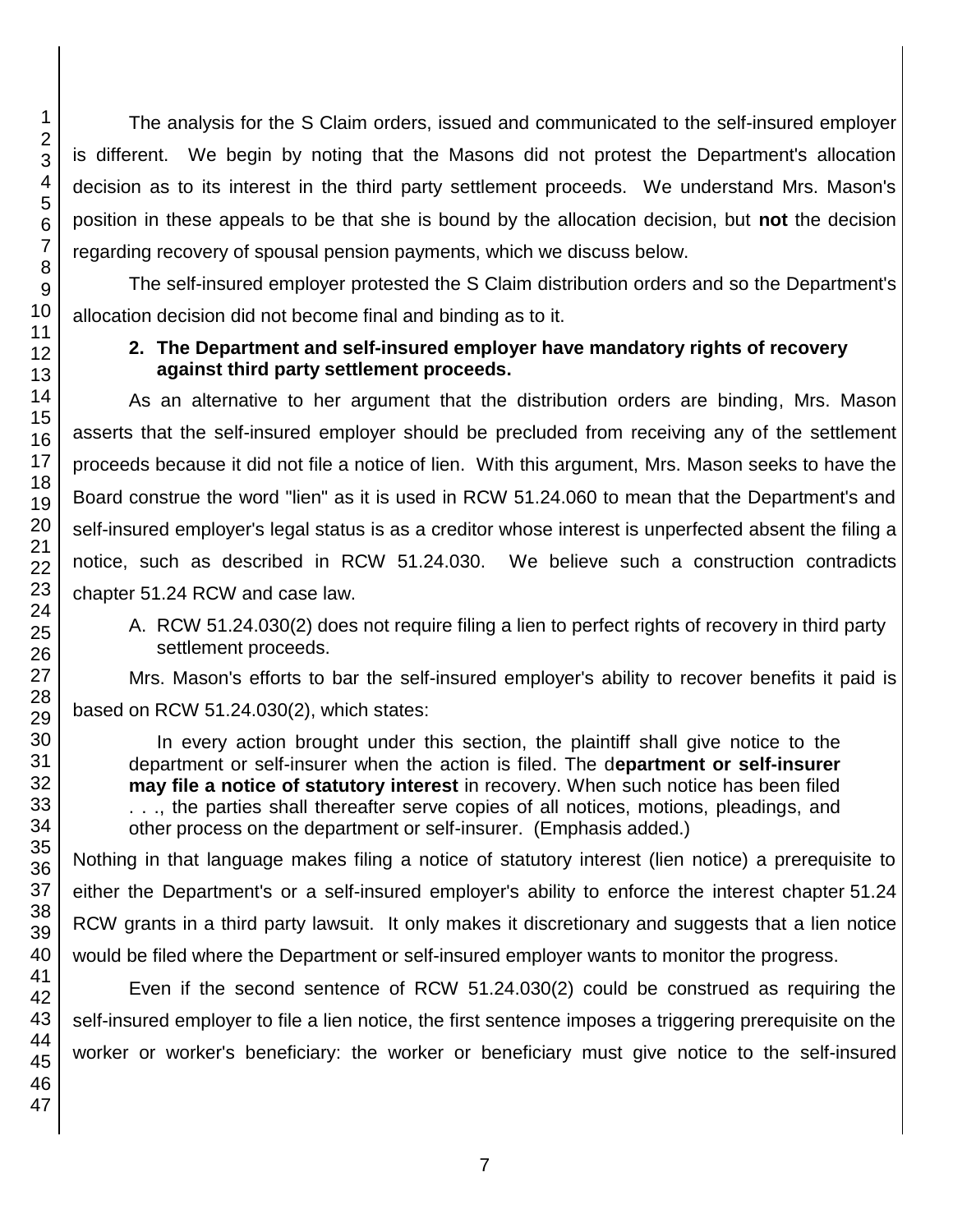employer when the third party lawsuit is filed. RCW 51.24.080 also imposes an affirmative notice obligation on the worker.

Because it is Mrs. Mason who contends that self-insured employer should be barred from recovery (assuming this was even legally possible), she is the party who must prove that it received notice. RCW 51.24.080 provides clear guidance on how notice may be accomplished. There is no evidence in the record showing notice occurred in a manner consistent with RCW 51.24.080, or any other manner when the lawsuit was filed or when it was settled. The evidence shows that the Masons' named Georgia Pacific as one defendant. Mr. Burns' testimony suggests this should constitute the notice required by RCW 51.24.030 and/or RCW 51.24.080. The record also shows, though, that Mr. Mason worked at the mill for decades and that over his work career, the mill was owned by many companies, including the named employer in these appeals: Fort James Corporation. We note that the employer named in the May 5, 1989 claim allowance order was James River Corporation. Nothing in the record shows when Georgia-Pacific's ownership commenced, or if it succeeded to or assumed any of the predecessor owners' workers' compensation liabilities.

B. Chapter 51.24 RCW permits the Department and self-insured employer to recover all benefits paid to a workers and beneficiaries.

The language of chapter 51.24 RCW applies to recoveries made by injured workers and beneficiaries. Specifically, RCW 51.24.040 guarantees that benefits provided for any worker or beneficiary by any provision of the Industrial Insurance Act will be paid, regardless of any election or recovery made under chapter 51.24 RCW. And RCW 51.24.060(1) mandates that, "[i]f the injured worker or beneficiary elects to seek damages from the third person, **any recovery** made **shall** be distributed" under the four tier process described in that section.

Mrs. Mason is a beneficiary under the Act. This is so by the definition provided in RCW 51.08.020, which defines beneficiary as including "a husband, wife, child, or dependent of a worker in whom shall vest a right to receive payment under this title," and by her receipt of the spousal pension under RCW 51.32.050.

The Washington Supreme Court construed the relative interest of the Department or self-insured employer in third party recoveries under chapter 51.24 RCW in *Maxey v. Department of*  Labor and *Industries.*<sup>8</sup> There, the court was asked to decide the priority of an IRS lien versus the

 8 114 Wn.2d 542 (1990).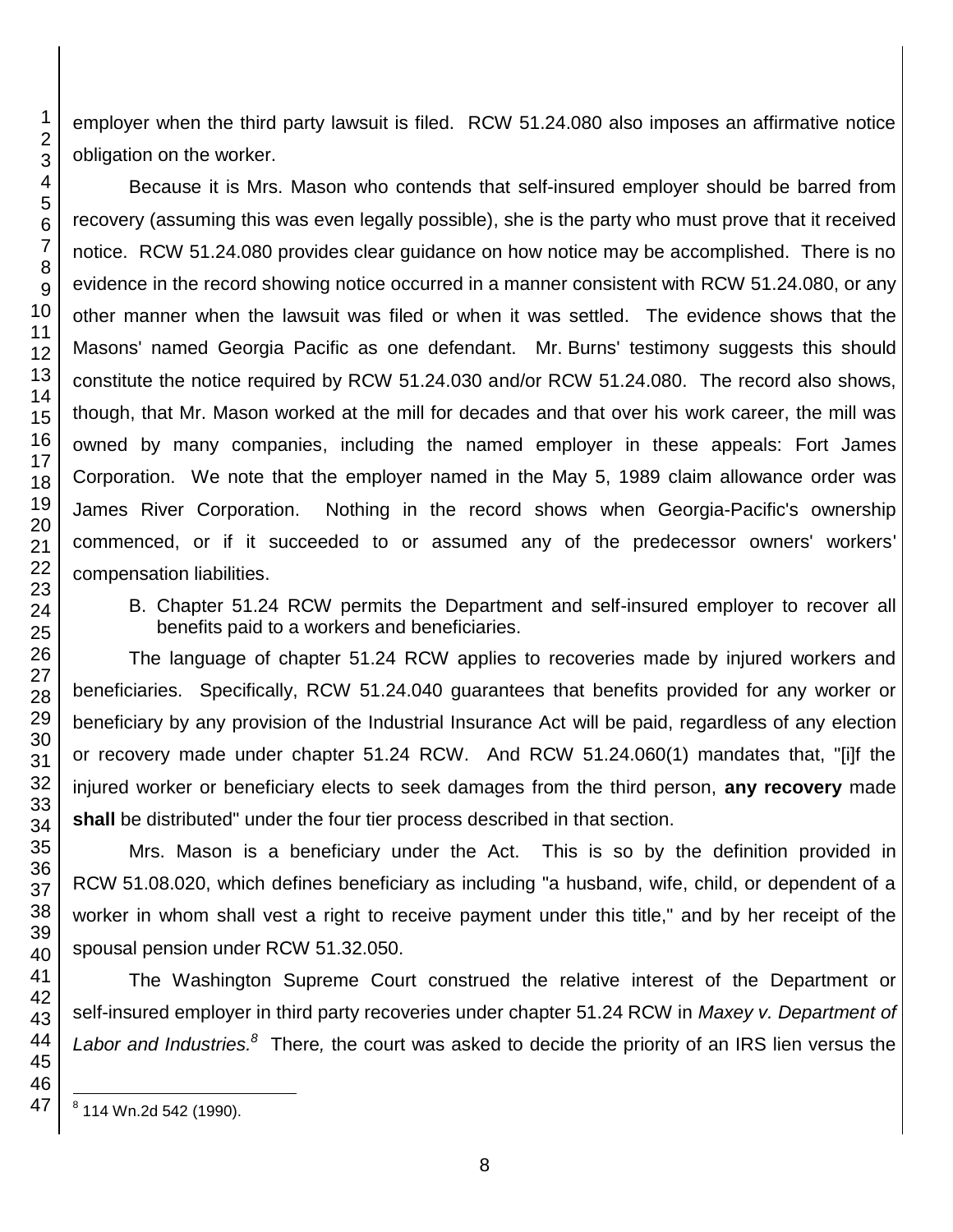Department's interest in third party lawsuit settlement proceeds. The court framed the issue as whether an injured worker had a property interest or a right to a property interest in third party lawsuit proceeds to which an IRS lien may attach. The court held that the Department stood first in line on any recovery and that the worker had no property right or interest in the lawsuit settlement proceeds for the amount that the Department or self-insured employer was to be reimbursed. $9$  The Court explained its holding, saying that "[t]he Department [and self-insured employer have] a **vested right** [in third party litigation proceeds] thereto by virtue of the mandatory distribution which must be made to it under RCW 51.24.060(1)(c)."<sup>10</sup> The Court's reasoning noted three fundamental legal provisions of the Industrial Insurance Act: (1) the state of Washington, by exercise of its police powers, made all rights of an injured worker covered by the Act entirely statutory; (2) all civil causes of action of the injured worker are abolished except as allowed by the Act and RCW 51.24.060 provides a **mandatory order of distribution** of any third party recovery.

Mrs. Mason's argument she has no interest in the settlement proceeds is unpersuasive. The weight of evidence in the record shows she was a party to the third party action. Mr. Burns testified that he represented both Mr. and Mrs. Mason, suing on behalf of both. That Mrs. Mason was a party to the action is further evidenced by the Department's discretionary decision to allocate percent of the recovery to loss of consortium and her acceptance of that decision. The phraseology used the Stipulation of Testimony of Mary Mason to suggest that Mr. Mason was the sole party to the lawsuit(s), is self-serving to the outcome sought in these appeals, and so is of little import.

As an additional argument, Mrs. Mason's claims that her spousal pension is a separate claim for third party distribution purposes. She cites RCW 51.32.050 and our 1990 decision of *In re*  Lawrence Guyette, Dec'd<sup>11</sup> in support. Her reliance on *Guyette* is misplaced. In 2001, we overruled *Guyette's* suggestion that a spouse's pension is a separate claim for third party distribution purposes in *In re Richard Boney, Dec'd*. *12* The Department may recover spousal pension benefits paid to Mrs. Mason.

C. Both the permanent partial disability and spousal pension awarded under the claim are recoverable against third party settlement proceeds.

l *Maxey* at 545.

*Maxey* at 545 (Emphasis added).

BIIA, Dec., 89 0832 (1990).

BIIA, Dec., 99 15811 (2001).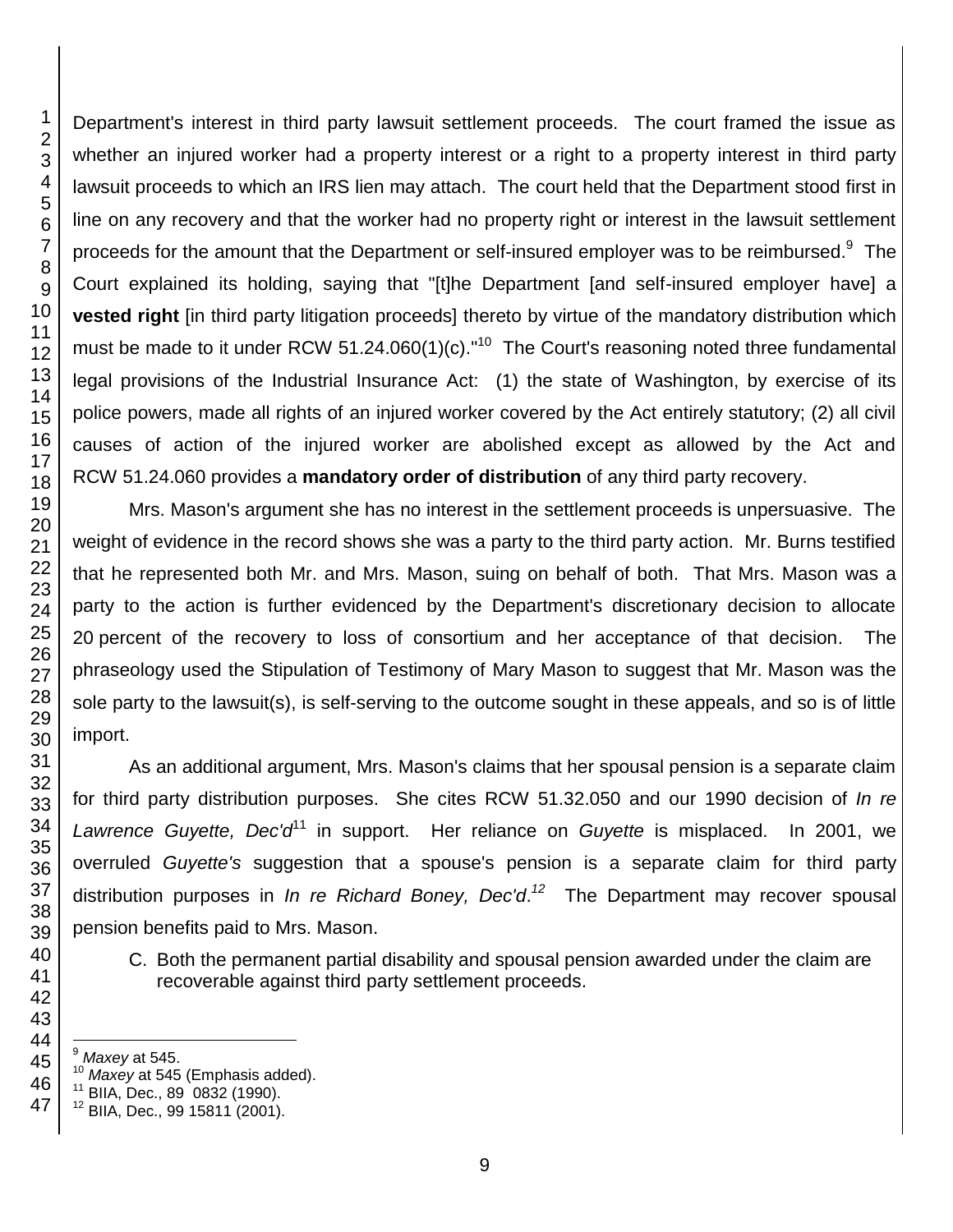Mrs. Mason argues that the self-insured employer should be precluded from recovering the permanent partial disability award to Mr. Mason because the lawsuit was for an asbestos related disease and the permanent partial disability award was based primarily on toxic work exposures other than asbestos. To support her argument, she points to Mr. Burns' testimony. Mr. Burns, although not a medical expert, testified about his knowledge of Mr. Mason's medical condition from his perspective as the Masons' attorney in the third-party lawsuit. He said that Mr. Mason had pleural plaquing in the 1990s, and that the plaquing was forerunner of asbestosis. By 2002, Mr. Mason had severe asbestosis. Dr. Bordkin's stipulated testimony was that Mr. Mason had a Category 5 respiratory impairment due to work exposures. He did not parse what exposures caused the impairment. The evidence on the whole indicates Mr. Mason was exposed to asbestos and toxic chemicals throughout his employment. A preponderance of the evidence does not support Mrs. Mason's contention that Mr. Mason's Category 5 respiratory impairment is due to exposures other than asbestos. The self-insured employer may recover the permanent partial disability award of 65 percent of the unspecified total bodily impairment under WAC 296-20-680(8) from the third party settlement proceeds.

D. RCW 51.24.060 does not give the Department the right to compromise a self-insured employer's interest in third party settlement proceeds.

The self-insured employer objects to the Department's allocation of a portion of the Masons' settlement to loss of consortium or pain and suffering when the settlement itself failed to do so and because it compromised the self-insured employer's interest without authority. We agree that nothing in RCW 51.24.060 gives the Department the authority to act to compromise a self-insured employer's interest in a third party settlement without its consent. We find no other authority in chapter 51.24 RCW that would give such authority to the Department. The February 12, 2013 order is remanded so the self-insured employer's rights and interest in the settlement procedure and proceeds may be addressed.

## **The Industrial Insurance Act does not authorize reducing benefits awarded under RCW 51.32.050 by the amount of a permanent partial disability awarded under RCW 51.32.080.**

The parties disagree with how the Department dealt with Mr. Mason's permanent partial disability award in its June 3, 2013 order, and how it factored into the reserve payment required of the self-insured employer related to Mrs. Mason's spousal pension. Mrs. Mason argues that the Department wrongly applied RCW 51.32.080(4) to offset her spousal pension, which is a death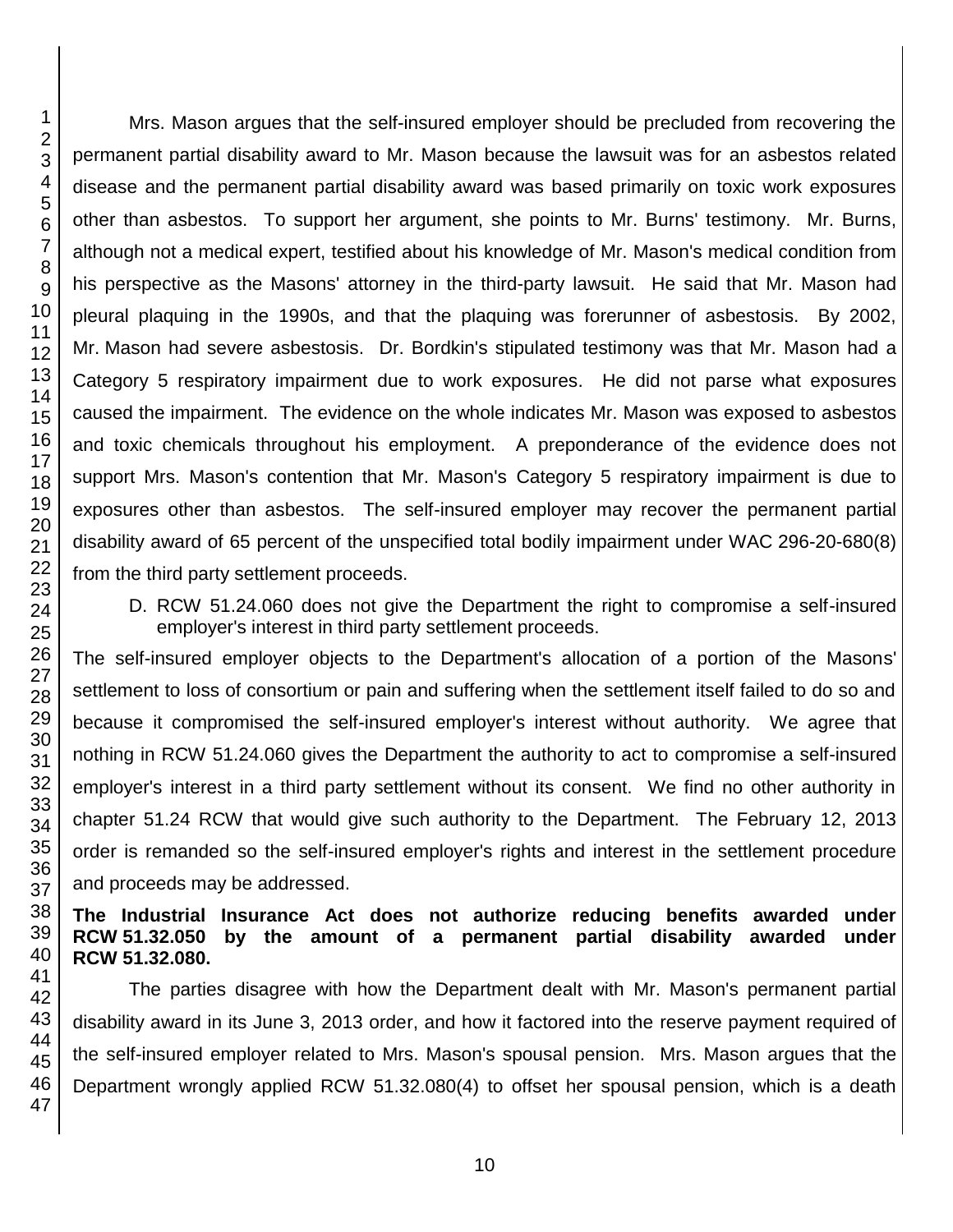benefit authorized to persons other than an injured worker under RCW 51.32.050. We agree with Ms. Mason.

RCW 51.32.080(4) is limited to instances where a permanent total disability determination is made after a worker has received a permanent partial disability award.

**If permanent partial disability compensation is followed by permanent total disability compensation**, all permanent partial disability compensation **paid to the worker** under the claim or claims for which total permanent disability compensation is awarded shall be, at the choosing of the injured worker, either: (a) Deducted from the worker's monthly pension benefits until the total award or awards paid are recovered; or (b) deducted from the pension reserve of such injured worker and his or her monthly compensation payments shall be reduced accordingly. Any interest paid on any permanent partial disability compensation may not be deducted from the pension benefits or pension reserve. The provisions of this subsection apply to all permanent total disability determinations issued on or after July 1, 2011. (Emphasis added.)

No language in that subsection, nor anywhere else in RCW 51.32.080, indicates the Legislature intended to have subsection (4)'s offsetting of permanent partial disability benefits apply to any other benefit payable under the Industrial Insurance Act. To the extent this case discloses a perceived conflict between RCW 51.32.080 and RCW 51.32.050, rules of statutory construction say that specific statutes will control over general ones, and, in cases of conflicting Industrial Insurance Act statutes, doubts are resolved in the worker's favor.<sup>13</sup>

The statutory construction analysis made by the Court of Appeals in *Mason v. Georgia-Pacific Corp.<sup>14</sup>* is instructive here. That court's decision clarifies that the death benefit provided for under RCW 51.32.050 is separate and distinct from disability benefits provided for injured workers. This is so despite their flowing from the same claim. As the Court of Appeals held in *Mason,* 

Although the legislature made no express statement, it is reasonable to conclude that the legislature intended to provide different benefits for workers and survivors.<sup>15</sup>

Following rules of construction, and applying the *Mason* decision, we conclude that the Industrial Insurance Act does not allow the Department to reduce a spousal pension under RCW 51.32.050 by the amount of a permanent partial disability award paid to a worker under RCW 51.32.080 because the spousal pension benefit is separate from the worker's benefits and nothing in the act otherwise gives the Department offset authority.

 $\overline{\phantom{a}}$ *Dennis v. Department of Labor & Indus.,* 109 Wn.2d 467 (1987).

166 Wn. App. 859.

*Mason* at 866.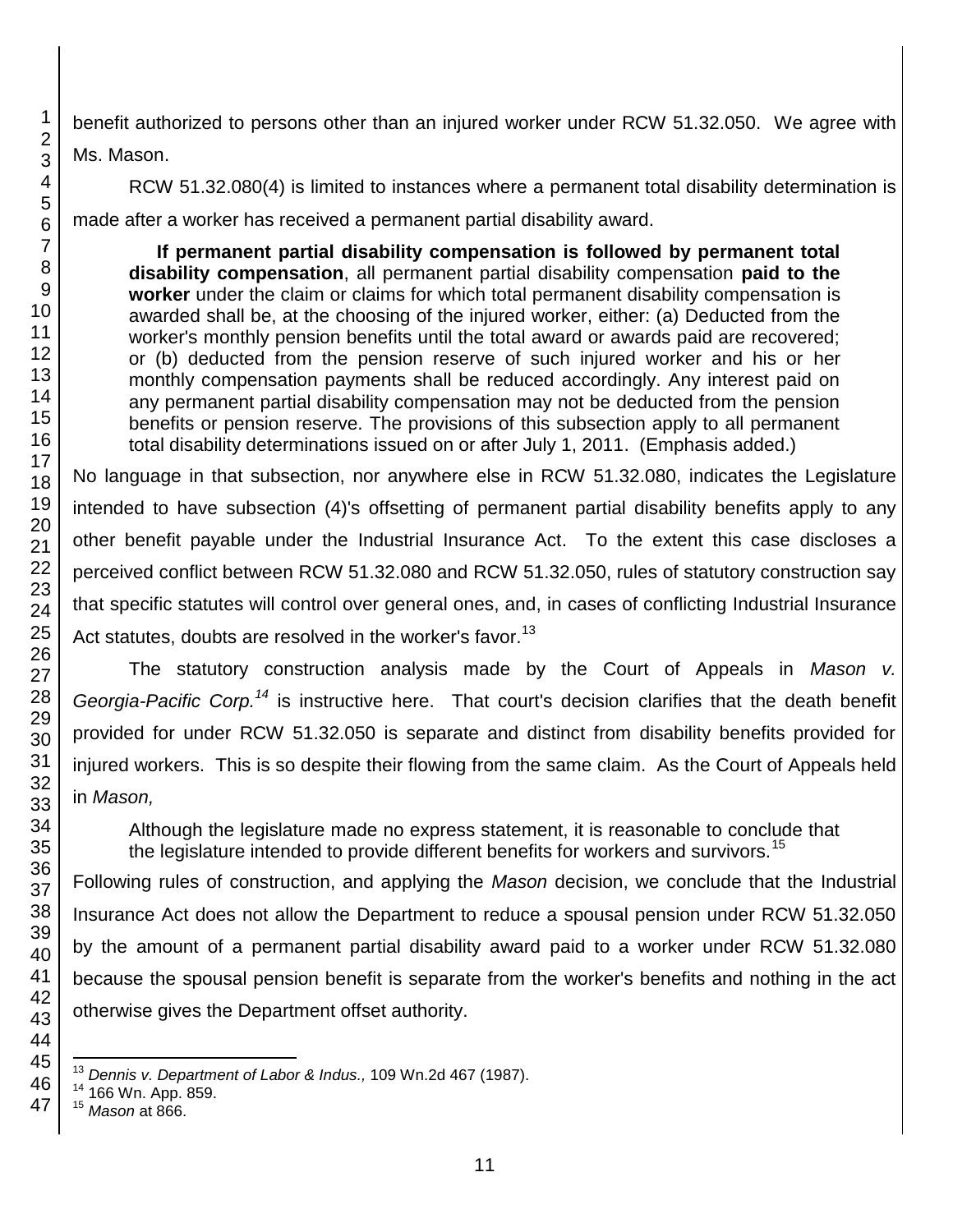# **Calculation of overpayment and number of distribution orders**

The self-insured employer asks that the Board calculate the overpayment of permanent partial disability benefits to Mr. Mason and that interest be included in the calculation. It also asks that we direct the Department to issue one distribution order covering all settlement payments. For the Board to grant the relief requested, it must be within matters determined by the Department orders on appeal.<sup>16</sup> If the matters were not passed upon by the Department, the Board would invade the province of the Department and usurp its original jurisdiction to do so in an appeal.<sup>17</sup>

The Department's June 3, 2013 order adopted the permanent partial disability determination made in 1991. As we have decided here, that determination, and hence the June 3, 2013 order, was incorrect. The Department has not yet passed on any overpayment, whether interest should be included for overpayment or how it will administer recovery of the overpayment under RCW 51.32.240(4).

As regards the February 12, 2013 order relating to distribution of third party settlement proceeds, it is for the Department to consider how it will address the separate interest and rights of the self-insured employer under chapter 51.24 RCW.

# **FINDINGS OF FACT**

- 1. On October 9, 2013, an industrial appeals judge certified that the parties agreed to include the Jurisdictional History in the Board record solely for jurisdictional purposes.
- 2. William D. Mason worked approximately 35 years as a millwright at a paper manufacturing plant until he retired on May 1, 1986. Mr. Mason's last day of work was April 30, 1986. During his work as a millwright, Mr. Mason was exposed to chlorine, sulfite and asbestos.
- 3. In 1983, William D. Mason was hospitalized due to severe exposure to chlorine. From 1983 and continuing thereafter, Mr. Mason treated with a pulmonologist due to occupational exposures and cigarette smoking. Mr. Marson had pleural plaquing in the 1990.
- 4. William D. Mason's occupationally-related exposures to chlorine, sulfites, and asbestos caused occupationally-related respiratory disease conditions that manifested themselves on April 30, 1986.
- 5. On September 9, 1991, the Department ordered Mr. Mason's self-insured employer to pay him a permanent partial disability benefit equal to a Category 5 respiratory impairment under WAC 296-20-680(8)

l Lenk v. Department of Labor & Indus., 3 Wn. App. 977 (1970).

<sup>17</sup> *In re Janet Lord*, BIIA Dec., 93 6147 (1996).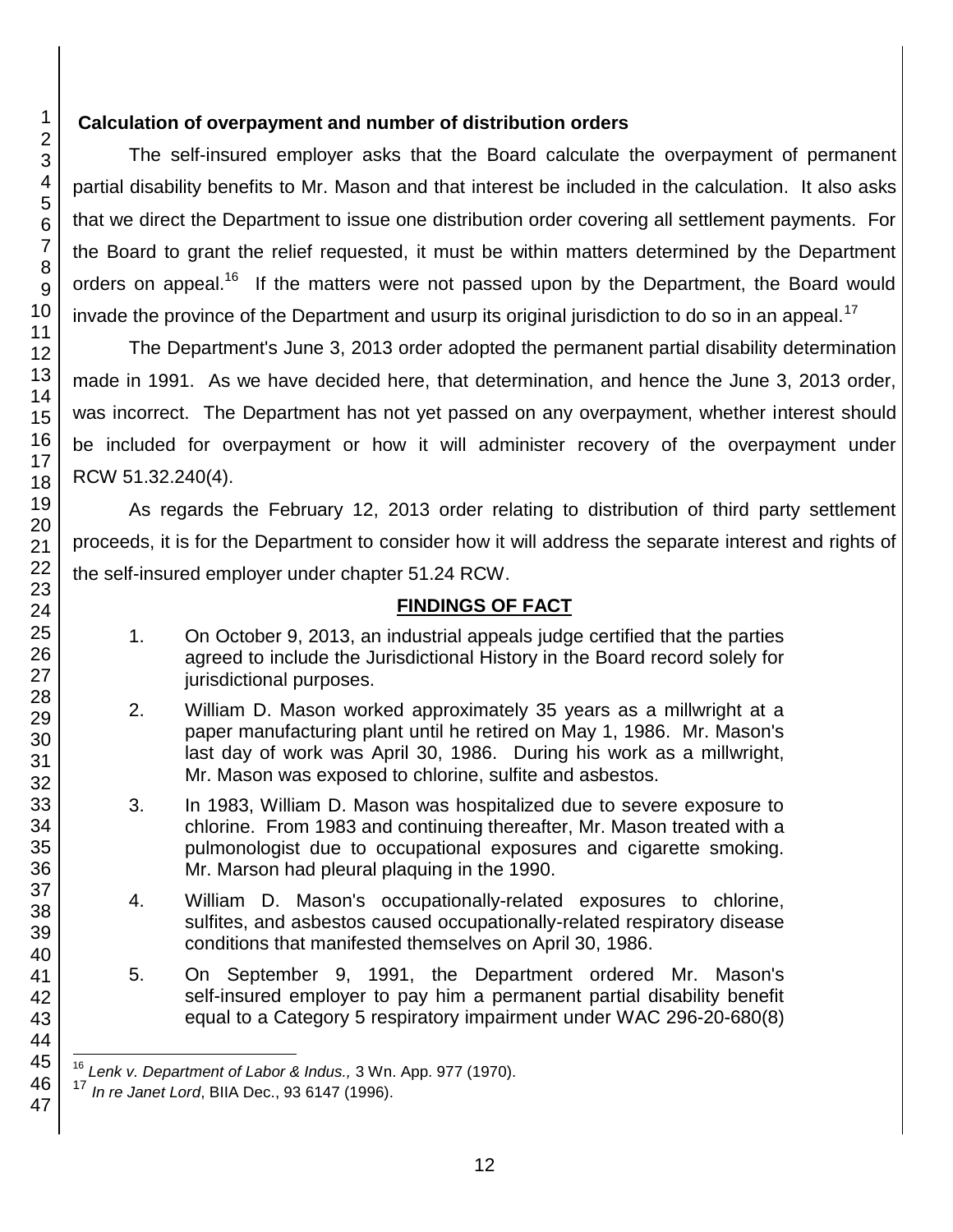and a Category 6 air passage impairment under WAC 296-20-680(10). Mr. Mason protested that order. Pending resolution of the protest, Mr. Mason's employer paid the benefit according to RCW 51.32.080(6).

- 6. William D. Mason had a permanent partial disability proximately caused by his occupationally-caused respiratory conditions equal to a Category 5 respiratory impairment under WAC 296-20-680(8).
- 7. William D. Mason was overpaid permanent partial disability benefits in an amount equal to the difference between what he was paid by his self-insured employer under the September 9, 1991 order and the amount attributable to the Category 5 respiratory impairment under WAC 296-20-680(8,) based on an April 30, 1986 date of manifestation.
- 8. Prior to his death, William D. Mason elected, as provided by RCW 51.24.030, to pursue recovery from third parties for injuries caused by his work-related asbestos exposure. Both he and his wife, Mary Mason, filed a third party lawsuit against numerous asbestos manufacturers. The lawsuit was settled in mediation. The settlement agreement(s) did not allocate any portion(s) of the recoveries to categories of damages exempt from chapter 51.24 RCW.
- 9. William D. Mason died on December 14, 2006, because of the effects of his occupational diseases.
- 10. Mary Mason, as the surviving spouse of a deceased worker whose death resulted from an occupational disease, is entitled to benefits under RCW 51.32.050. This benefit is not a benefit paid to a worker, but is a separate benefit authorized by the Legislature as payable under William D. Mason's occupational disease claim.
- 11. As of February 12, 2013, the Department had paid Mary Mason \$132,954.16 in spousal death benefits.
- 12. In the distribution orders the Department issued, affirmed by its February 12, 2013 order, the Department's distribution determination for William D. Mason's self-insured employer was based on the Department allocating a portion of the gross settlement proceeds to Mary Mason's loss of consortium and/or William D. Mason's pain and suffering, which are categories of damages exempt from chapter 51.24 RCW. The self-insured employer did not consent to compromising its recovery right by allocating any portion of the settlement to these exempt categories of damages.

# **CONCLUSIONS OF LAW**

- 1. The Board of Industrial Insurance Appeals has jurisdiction over the parties and subject matter in these appeals.
- 2. As provided by RCW 51.24.060, the Department and the self-insured employer may recover from the proceeds of William D. and Mary Mason's third party lawsuit all benefits paid or payable to either William D. Mason or Mary Mason under Claim No. S-873414.

47